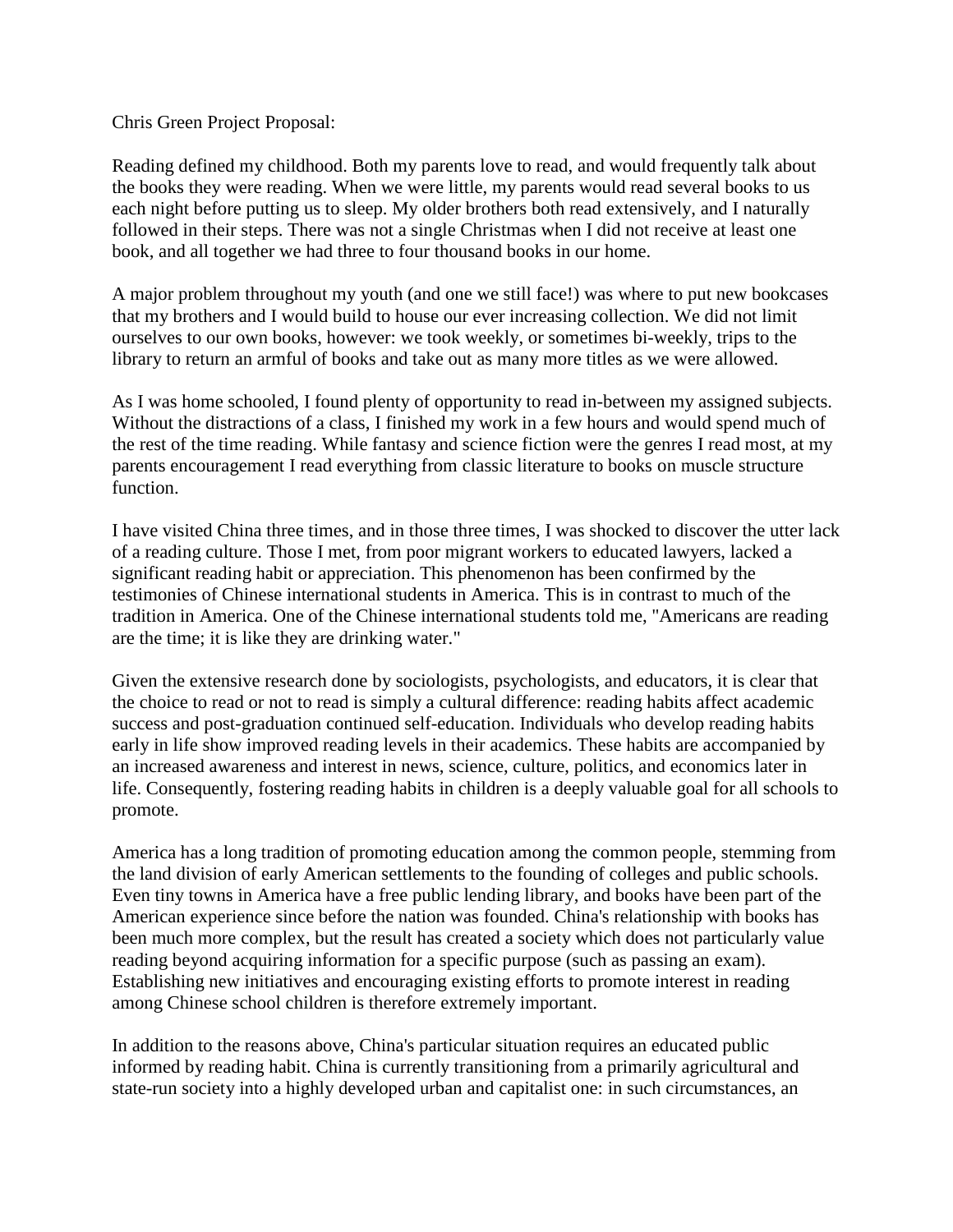educated and informed public is even more important. This is made evident through China's own history: many of the great revolutionary intellectuals and writers of a hundred years ago were well-read both in Chinese and foreign literature, and continued to read beyond the requirements of any schooling. Fostering reading habits in China today will help train China's generation of tomorrow to manage the responsibilities of a country in transition.

I therefore propose that Chinese educators learn from the research of Americans, and model elements of their educational system after the one that Americans have to increase reading among children. I will specifically focus on how educators can encourage self-initiated reading by allowing students increased access to books, by modeling reading, and by encouraging parental involvement in reading. My goal is to present the educators both with evidence proving the worth and effectiveness of these methods as well as some specific suggestions as to how they can be implemented. Through use of explanations of my own experiences, academic research, and observations of Chinese and American societies, I will make these points clear.

Below you may find the outline of the talk I would give to Chinese educators. A PowerPoint presentation format is likely to be most effective both in retaining the attention of participants and providing them with a visual structure of my talk. It also would be appropriate, as a PowerPoint emphasizes reading, even if it is not quite the deep, engaged reading that I promote.

Access to Books: The Gateway to Education

I. Introduction

a. Anecdote of myself as a child: As a home schooled child, I

1. had immense amounts of free time to read on my own.

2. had parents who read and encouraged me to read.

3. had parents who read themselves.

4. had huge numbers of books in the house.

II. The benefits of instilling personal reading habits:

a. better academic performance.

b. ability to increase critical thinking, attention span, and ability to interact across demographies.

c. connection with later success in life.

III. The American experience. Even though the encroachment of TV and the internet is significant, still:

a. public libraries.

b. school libraries.

c. everyone has a book with them in travelling.

d. most homes have several dozen books, some several hundred. My home has approximately. 5,000 books.

IV. The Chinese experience:

a. fewer public libraries.